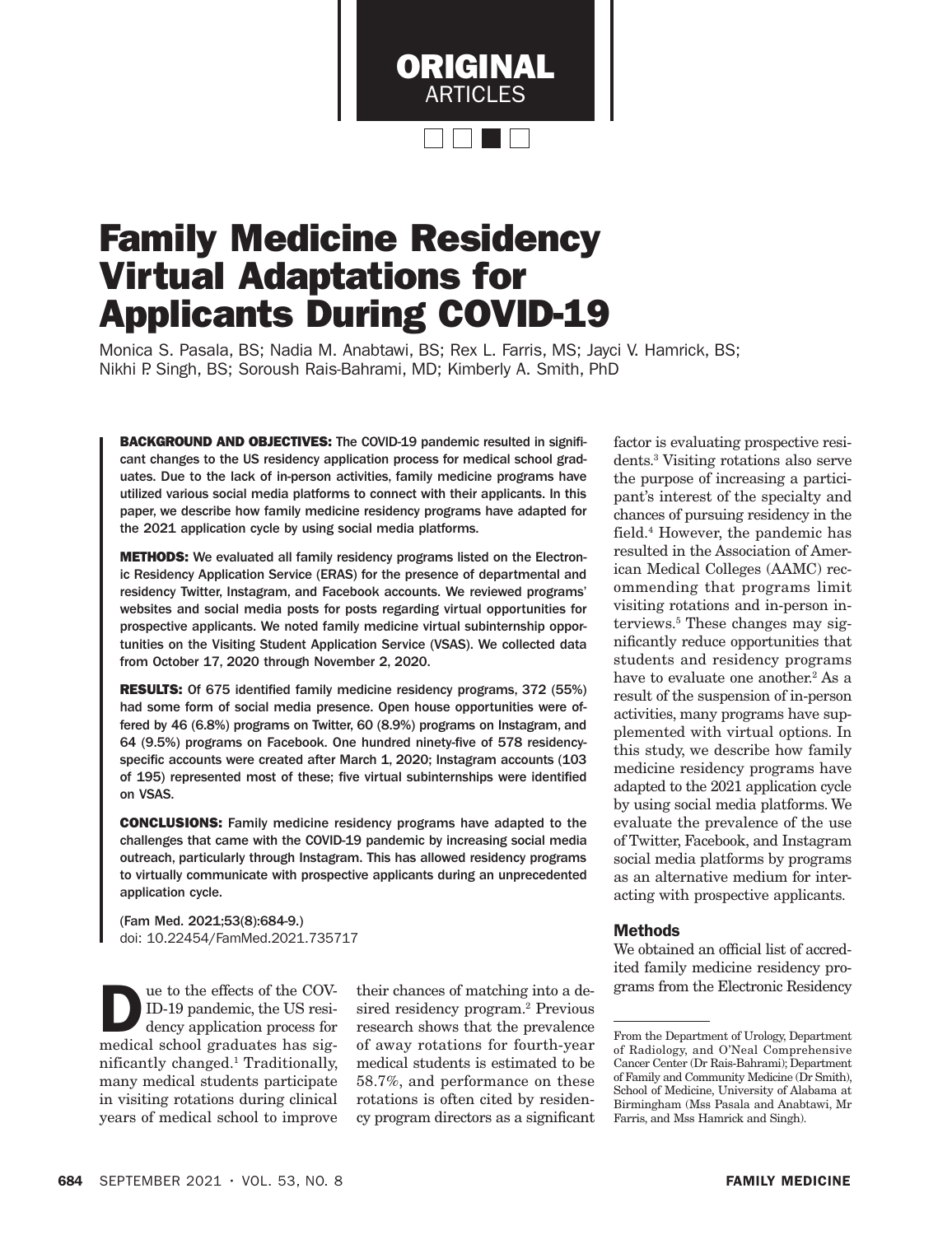Application Service (ERAS). We identified a total of 675 residency programs, and we reviewed all programs for the presence of department and/or residency program Facebook, Instagram, and Twitter accounts. To account for the use of acronyms, social media accounts were identified using Google search engine. We noted the date when the social media accounts were created. We found Twitter account development date on the account page. For Facebook and Instagram, we used the date of the first post. We reviewed social media accounts and residency program websites for posts regarding open house opportunities, virtual subinternships, and other virtual resources available for prospective applicants. We reviewed the Visiting Student Application Service (VSAS) for all family medicine virtual subinternship opportunities. We collected all data between October 17, 2020 and November 2, 2020.

#### **Results**

Of the 675 accredited family medicine residency training programs, 372 (55.1%) had some form of social media presence. Social media usage of the family medicine residency programs is displayed in Table 1. In terms of social media presence, 165 (31%) programs were on Twitter, 187 (28%) programs were on Instagram, and 305 (45%) programs were on Facebook. In total, we identified 722 social media accounts. Of these social media accounts, 144 (19.9%) are departmental accounts and 578 (80.1%) are residency program accounts. Of the departmental accounts across all platforms, 20 (13.9%) were created after March 1, 2020. In contrast, 195 (33.7%) of the residency programs across all platforms were created after March 1, 2020. The dates of development of social media accounts are illustrated in Figure 1. Figure 2 identifies the number of social media specific accounts created before and after 2020.

All Twitter accounts were created between 2008-2020. Of these accounts, 45 (24.2%) were developed after March 1, 2020. Twitter contained 47 departmental accounts and 139 residency program accounts. Of all the training programs on Twitter, 21 (12.4%) programs were shown to contain both a departmental and residency Twitter accounts. Open house opportunities were offered by 46 (6.8%) programs on Twitter.

All Instagram accounts were created between 2012 and 2020. Of these accounts, 105 (53.6%) were developed after March 1, 2020. Instagram contained 19 departmental accounts and 177 residency program accounts. Of all the training programs on Instagram, nine (4.6%) programs were shown to contain both a departmental and residency Instagram accounts. Open house opportunities were offered by 60 (8.9%) programs on Instagram.

All Facebook accounts were created between 2008 and 2020. Of these accounts, 65 (19.1%) were developed after March 1, 2020. Facebook contained 78 departmental accounts and 262 residency program accounts. Of all the training programs on Facebook, 35 (10.3%) programs were shown to contain both a departmental and residency Facebook accounts. Open house opportunities were offered by 64 (9.5%) programs on Facebook.

A total of 170 open houses were offered by programs. Subinternships were offered by two (0.3%) programs on Twitter, two (0.3%) programs on Instagram, and three (0.4%) programs on Facebook. Virtual opportunities were updated on 13 (2%) residency specific websites. Traditionally, VSAS offered 189 in-person subinternships. Currently, VSAS identified five virtual subinternships.

### **Discussion**

In an attempt to reduce viral spread of COVID-19, the Association of American Medical Colleges (AAMC) has recommended programs limit visiting rotations and in-person interviews,<sup>5</sup> resulting in suspension of in-person activities. Students in prior application cycles relied on visiting rotations for insight into the

program and networking opportunities. Loss of these opportunities is a unique situation that requires residency programs to adapt. Our findings demonstrate that family medicine residency training programs responded to the novel COV-ID-19 pandemic by increasing their social media presence. Accounts created on Twitter, Instagram, and Facebook after March 1, 2020 represented 30% of all program social media accounts. Of the social media accounts created after March 1, 2020, 91% were residency program accounts. This shows that compared to family medicine departments, residency programs are increasing their social media presence more during the pandemic. Most (49%) social media accounts created after March 1, 2020 utilize Instagram. This suggest that many residency programs are primarily using Instagram to communicate with their applicants during the pandemic. Similar results were observed by DeAtkine et al in a 2020 analysis of social media use among otolaryngology residency programs, suggesting a universal shift towards virtual engagement for the  $2020-2021$  application cycle.<sup>6</sup>

Family medicine residency programs have consistently relied on social media efforts to recruit applicants, in fact 70% of the social media accounts were created before March 1, 2020. During this time, most (54%) social media accounts utilized Facebook. Before the pandemic, a majority of the accounts created on each platform were residency program accounts. This reinforces the notion that, even before the pandemic, residency programs had more social media presence than family medicine departments. The use of social media to communicate with applicants isn't a new concept in family medicine, however the pandemic did accelerate programs' use of social media. Family medicine residency training programs may have used existing program websites to advertise their newer social media accounts. This specific avenue of marketing will likely further the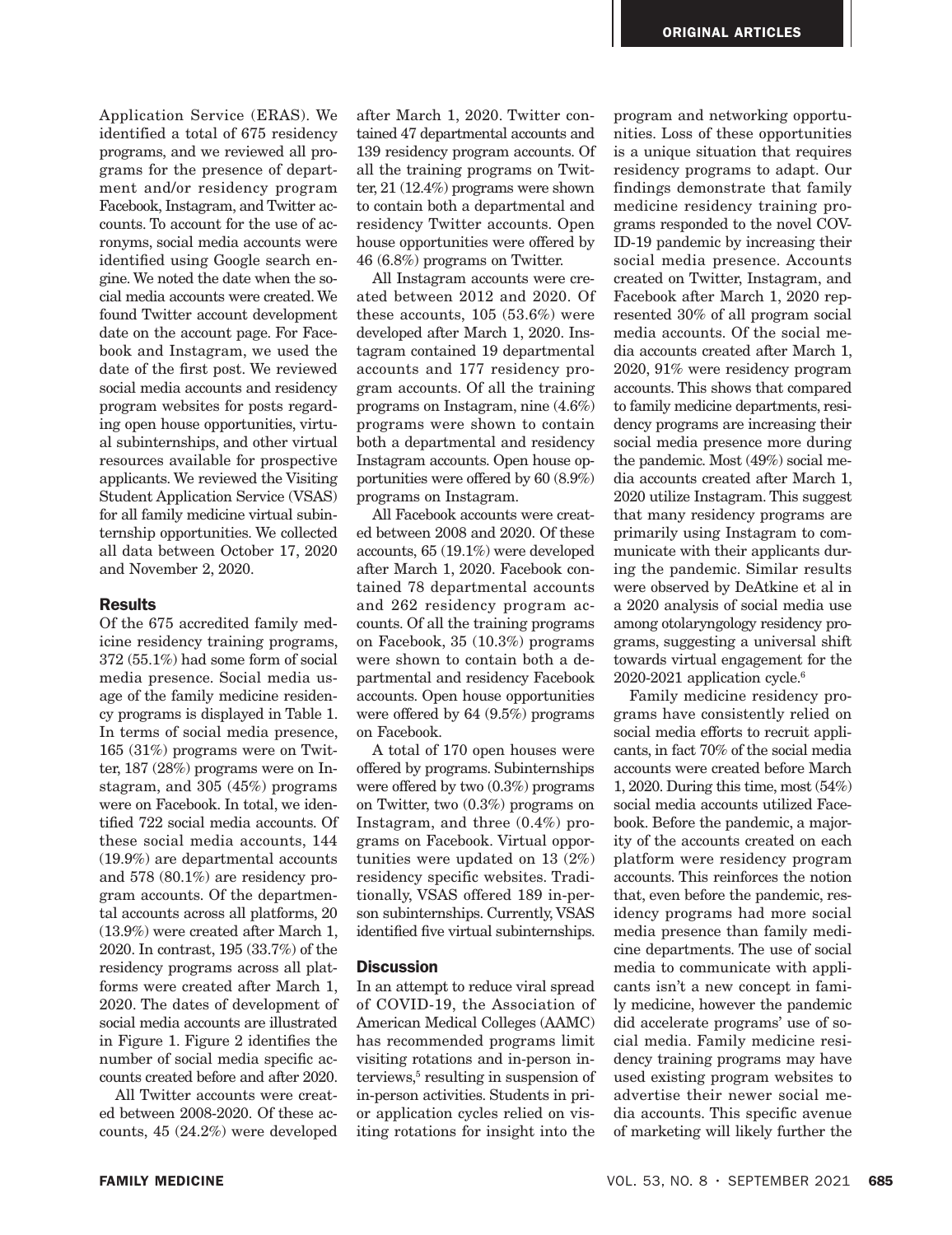| Virtual Characteristics of Family Medicine Departments and Residency Programs |                               |
|-------------------------------------------------------------------------------|-------------------------------|
| <b>Total Family Medicine Programs (675)</b>                                   |                               |
| <b>Twitter</b>                                                                |                               |
|                                                                               | <b>Number of Accounts (%)</b> |
| Programs with departmental Twitter                                            | 47(7)                         |
| Established before March 1, 2020                                              | 46 (98)                       |
| Established after March 1, 2020                                               | 1(2)                          |
| Residency program Twitter                                                     | 139 (21)                      |
| Established before March 1, 2020                                              | 95 (68)                       |
| Established after March 1, 2020                                               | 44 (32)                       |
| Programs with both departmental and residency Twitter                         | 21(3)                         |
| Programs with open house opportunities advertised on Twitter                  | 46(7)                         |
| Programs with virtual sub-I's advertised on Twitter                           | 2(0.3)                        |
| Instagram                                                                     |                               |
|                                                                               | <b>Number of Accounts (%)</b> |
| Departmental Instagram                                                        | 19(3)                         |
| Established before March 1, 2020                                              | 17 (89)                       |
| Established after March 1, 2020                                               | 2(11)                         |
| Residency program Instagram                                                   | 177 (26)                      |
| Established before March 1, 2020                                              | 74 (42)                       |
| Established after March 1, 2020                                               | 103(58)                       |
| Programs with both departmental and residency Instagram                       | 9(1)                          |
| Programs with open house opportunities advertised on Instagram                | 60(9)                         |
| Programs with virtual sub-I's advertised on Instagram                         | 2(0.3)                        |
|                                                                               |                               |
| <b>Facebook</b>                                                               |                               |
|                                                                               | <b>Number of Accounts (%)</b> |
| Departmental Facebook                                                         | 78 (12)                       |
| Established before March 1, 2020                                              | 61(78)                        |
| Established after March 1, 2020                                               | 17(22)                        |
| Residency Facebook                                                            | 262 (39)                      |
| Established before March 1, 2020                                              | 214 (82)                      |
| Established after March 1, 2020                                               | 48 (18)                       |
| Programs with both departmental and residency Facebook                        | 38(6)                         |
| Programs with open house opportunities advertised on Facebook                 | 64(9)                         |
| Programs with virtual sub-I's advertised on Facebook                          | 3(0.4)                        |

### Table 1: Number and Percentages of Twitter, Instagram, and Facebook Accounts for Family Medicine Departments and/or Residency Programs

impact of outreach from social media accounts by enhancing their discoverability. Additionally, providing links to a program's social media account(s) on a residency program website validates said accounts and enhances their credibility.

During the pandemic, virtual open houses appear to be a preferred

method of outreach by programs to connect with prospective residents. Twitter (7%), Instagram (9%), and Facebook (9%) were used by programs to advertise these opportunities. These opportunities are beneficial for both applicants and program representatives, as they offer informal interaction and serve

as a substitute for the current lack of in-person evaluations. Our findings suggest that virtual open house opportunities are advertised largely through Facebook with Instagram and Twitter contributing smaller amounts. Few residency programs have implemented virtual subinternship, and the current offerings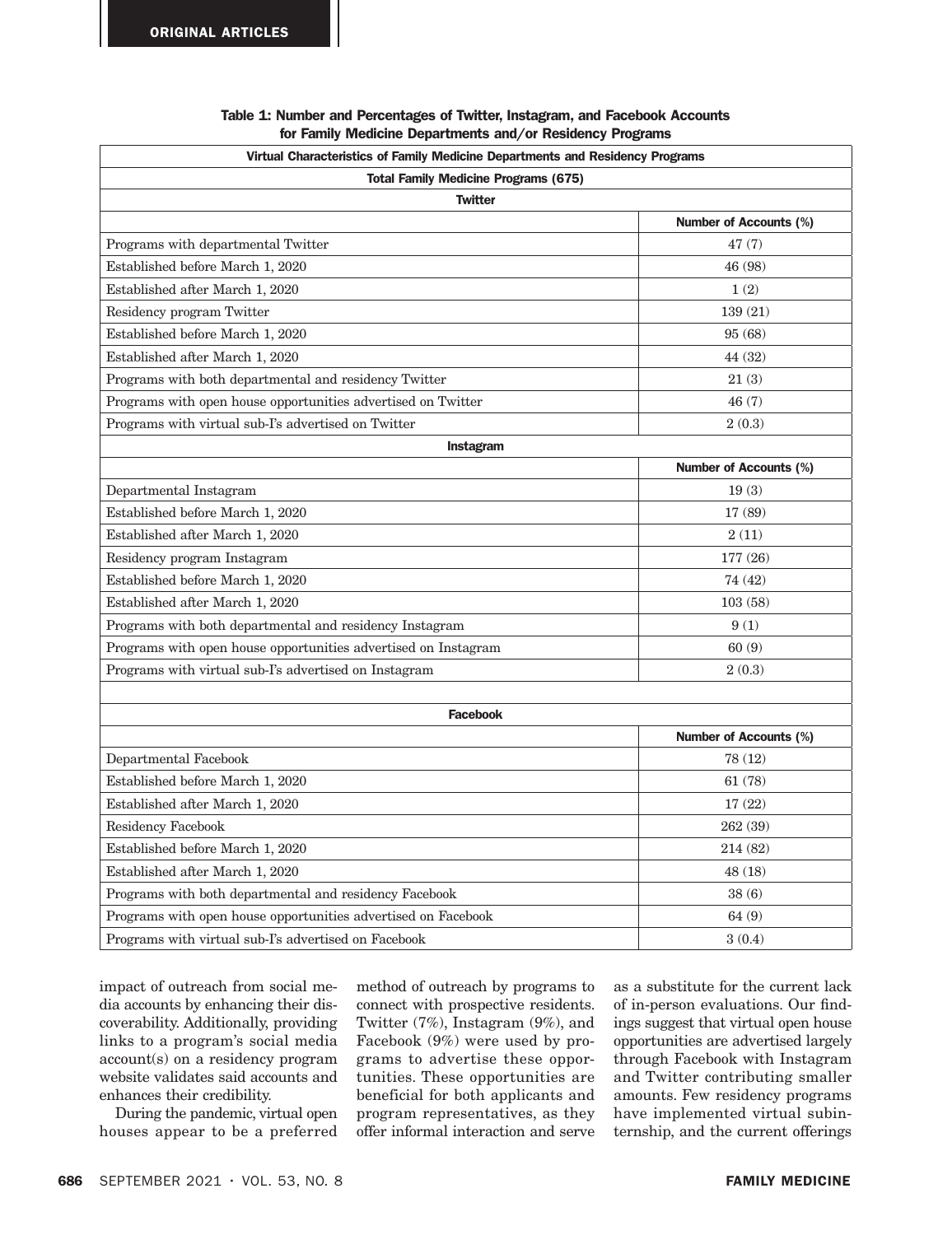

Figure 1: Family Medicine Program Twitter, Instagram, and Facebook Accounts Added Each Year 2008-2020

Figure 2: Family Medicine Program Twitter, Instagram, and Facebook 2008-2020. Accounts Created Before and After March 1, 2020



represent only a fraction of the traditionally offered in-person subinternships. This may be due to the difficulty of replicating the handson experience students traditionally received during in-person subinternships.

With 675 residency programs identified on ERAS and nearly 4,900 first-year positions offered, family medicine is the specialty that offers the most positions.7 This gives prospective residents a large number of residency programs to learn about and choose from. Social media accounts can allow prospective residents a quick glimpse into a residency program. Virtual experiences are not only a safe way to interact during the pandemic but are also cost effective.8 A study conducted in 2014

*r* a fraction of the tra- found that the average amount spent and competence m by fourth-year medical students for the residency application process is \$4,300.9 The virtual format will cut down on travel for residency interviews and accommodations, decreasing the financial burden of the match process.8 A 2020 commentary by Huddart and colleagues suggested that social media may be supportive to current medical students.10 Similar ideas were disseminated by Alexandra et al, where social media is discussed as having a large potential for networking and education.<sup>11</sup> In a study of 103 medical students in Taiwan, Hsieh et al found a positive response to social media from medical students. The authors even suggest that communication of essential physician qualities such as compassion

and competence may be possible through social media.12 We believe it is paramount that applicants seek out and engage with residency programs' social media accounts. In the present situation, virtual opportunities are one of the options applicants have to connect with program representatives, and social media appears to be engaging to medical students. We also recommend that students be involved at their home institution, as letters of recommendation and program director communication may become more important for this year's application cycle.

This study has limitations. Due to the evolving nature of social media platforms, the data collected in this study is dynamic and may differ from the actual numbers on the